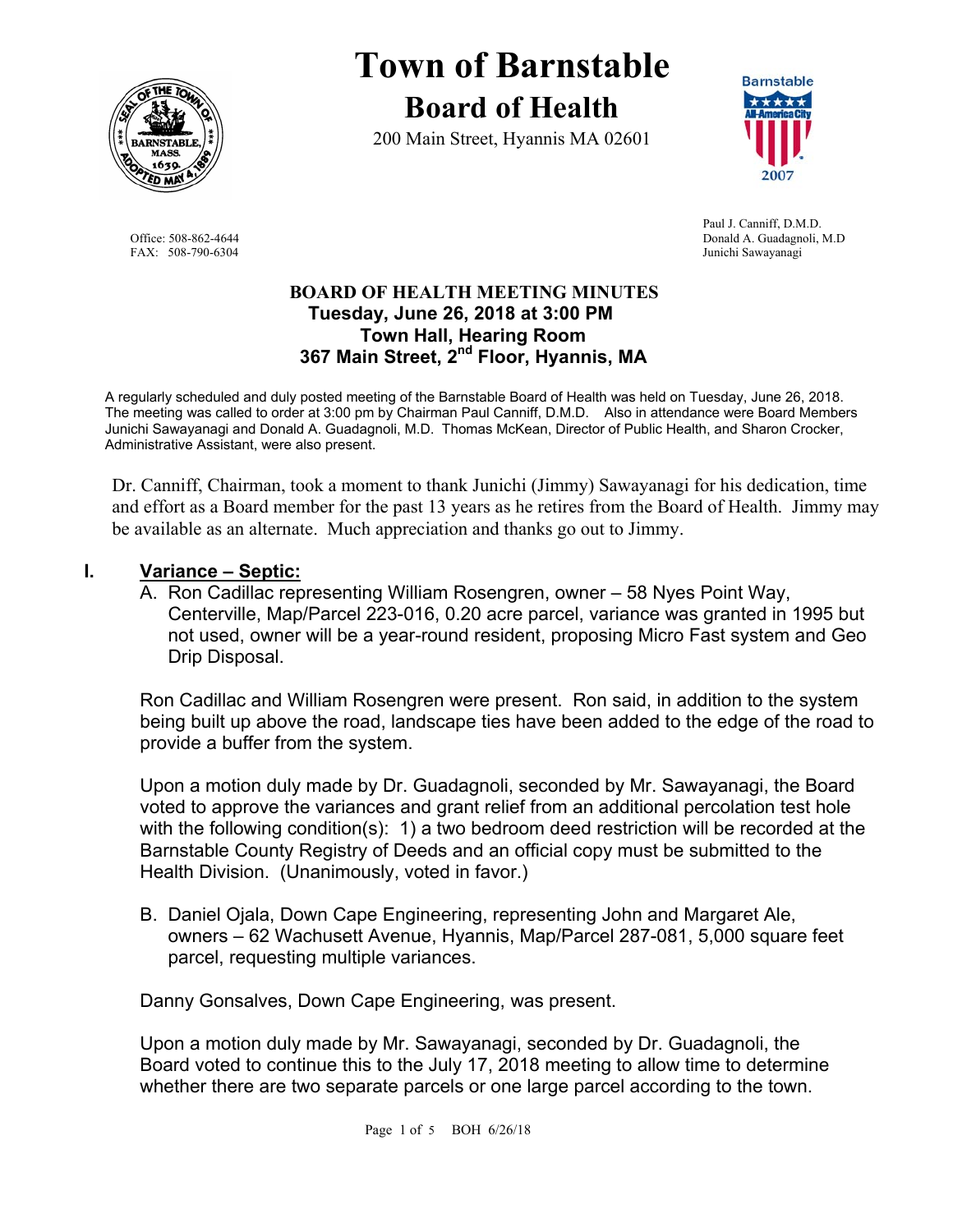C. Michael Pimentel, JC Engineering, representing Marc and Susan Allain, owners – 47 Fox Hollow Lane, Osterville, Map/Parcel 145-010, requesting one local variance.

Sam Iamele, JC Engineering, was representing the owners.

Upon a motion duly made by Mr. Sawayanagi, seconded by Dr. Guadagnoli, the Board voted to grant the variances with the following conditions: 1) a 3-bedroom deed restriction must be recorded at the Barnstable County Registry of Deeds and a copy must be submitted to the Health Division. (Unanimously, voted in favor.)

# **II. I/A System (New):**

John Schnaible, Coastal Engineering, representing E&B Development, LLC – 45 Trinity Place, Centerville, Map/Parcel 248-009, 0.41 acre parcel, proposing a FAST septic system be installed.

Upon a motion duly made by Dr. Guadagnoli, seconded by Mr. Sawayanagi, the Board granted the variances with the following conditions: 1) a 2-bedroom deed restriction shall be recorded at the Barnstable County Registry of Deeds and a copy shall be submitted to the Health Division, 2) must submit the homeowners certification, 3) maintenance/testing will be per the MA State approval letter (top of page 6) – quarterly the first year, then twice a year thereafter with a minimum of five months between each. (Unanimously, voted in favor.)

#### **III. I/A Monitoring:**

Laureen Needham, owner, - 549 Huckins Neck Road, Centerville, Map/Parcel 234- 039, has had eight quarterly tests, requesting a reduction.

The Board voted to reduce the monitoring from quarterly/year to twice a year. (Unanimously, voted in favor.)

# **IV. Septic Installer (New):**

Keith E. Fernandes, Orleans, MA

Keith Fernandes passed his installer's exam and received very good references.

Upon a motion duly made by Mr. Sawayanagi, seconded by Dr. Guadagnoli, the Board voted to grant Keith Fernandes a septic installer's license. (Unanimously, voted in favor.)

#### **V. Variance – Food (Cont.):**

Chandler Bosworth and Enrique Valdovinos, owner of Mi Pueblo – 459-B Main Street, Hyannis, Map/Parcel 308-083, requesting grease trap variance with Big Dipper Grease Recovery Device (GRD).

Presently, Enrique Valdovinos must install a grease tank by DPW's July 4<sup>th</sup> deadline, or stop operating. He asked for an extension to the end of the summer.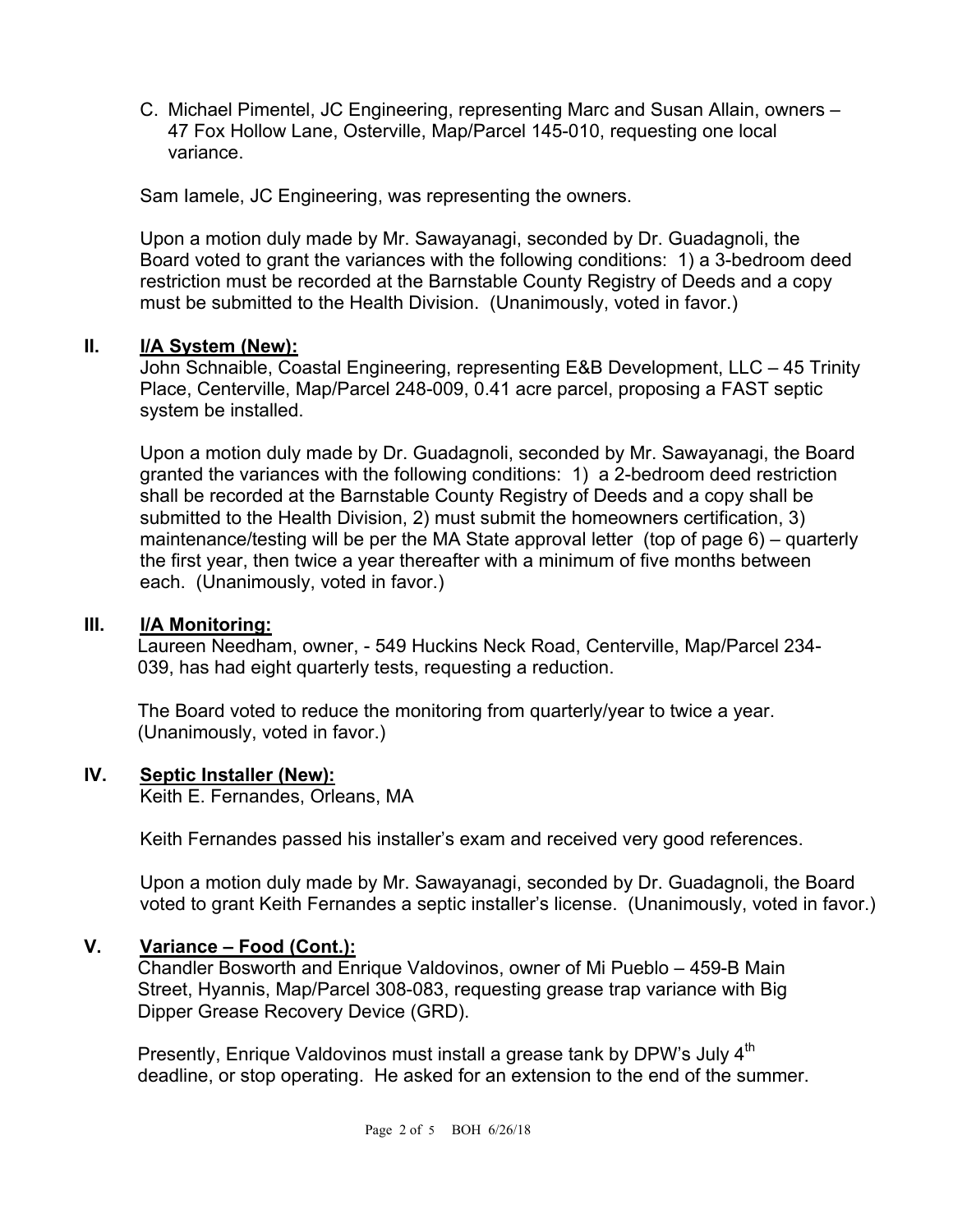They had an extensive discussion including a suggestion to look into a new way of removing oil from the system.

Upon a motion made and seconded, the Board voted grant a deadline extension to the end of the summer (September 21, 2018), with the condition that DPW approves. (Two voted in favor, Dr. Guadagnoli voted against.) (Dr. Guadagnoli had wanted to make an amendment to the proposed vote.)

# **VI. Variance – Food:**

Michael Gannon, owner of new restaurant, Gannon's Tavern – 959 Bearse's Way, Hyannis, Map/Parcel 273-124, town, sewer, has a 1,500 grease trap, requesting additional seating from the 100 allowed seats to 120 seats.

Michael Gannon and Dennis Aceto requested a continuance to allow them time to go back to the town engineers in DPW now that they understand there are additional concerns at DPW. The Board voted to continue this item to July  $17<sup>th</sup>$  meeting.

Upon a motion duly made by Dr. Guadagnoli, seconded by Mr. Sawayanagi, the Board voted to continue this item to the July 17, 2018 meeting at the Hyannis Youth Community Center (HYCC) to allow the owner time to speak with DPW about the condition of their current grease tank. (Unanimously, voted in favor.)

# **VII. Temporary Food Events:**

A. Colleen Endres and Chris Farris, MA Down Syndrome Congress, are requesting a temporary food permit for the "MDSC Buddy Walk By The Sea" event on Sunday, July 29, 2018 at the Town Green, 367 Main Street, Hyannis at 10:00am – 1:00pm with a menu of bananas, chips, granola bars, Frito Lays chips, Centerville Pies, and ice cream.

Colleen Endres stated they do have a tent with four sides on it, and said the Centerville Pies are pre-packaged bite-size pieces of pie.

Upon a motion duly made by Dr. Guadagnoli, seconded by Mr. Sawayanagi, the Board voted to approve this item as an annual temporary food event with the following conditions: they will add a hand-wash station. (Unanimously, voted in favor.)

B. Karen Herrand, Co-Founder of non-profit ROAR, is requesting a temporary food permit for "ROAR - Ride for Opioid Addiction Recovery" event to be held on Sunday, September 9 at the Barnstable High School, East Lot, 744 West Main Street, Hyannis from 9:00am – 3:00pm. The menu will be grilled hamburgers, cheeseburgers, pre-packaged Cape Cod potato chips, canned sodas and bottled waters.

Karen Herrand said the event is to raise money for much needed services. The motorcycle ride starts at 11:00 am and should take an hour. They will start to cook the food at 11:30am and food will be served from 12:00pm – 3:00pm. The cooks are chefs at the Cape Codder and know the proper temperatures for hamburgers.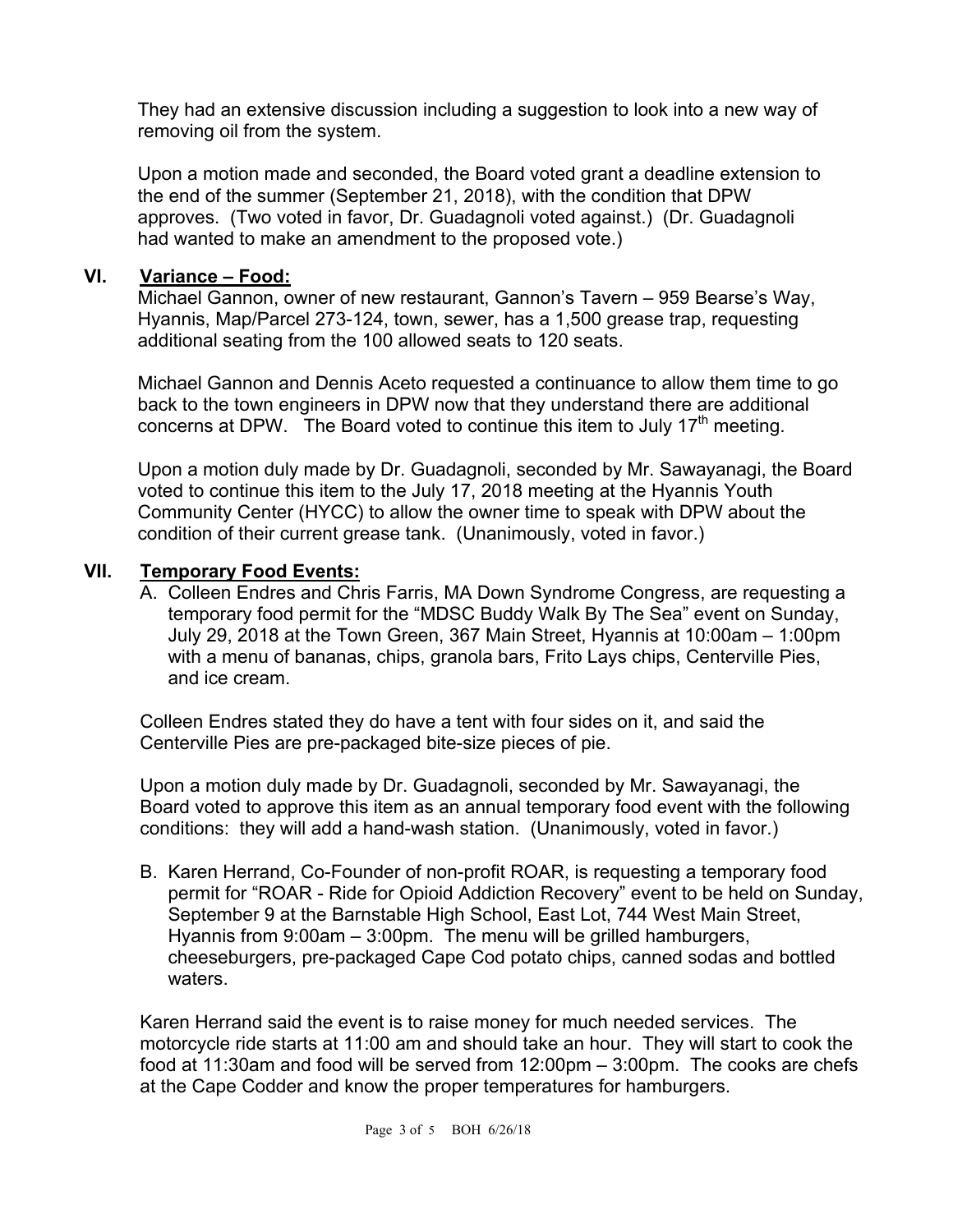Upon a motion duly made by Mr. Sawayanagi, seconded by Dr. Guadagnoli, the Board voted to grant this event as an annual temporary food permit. (Unanimously, voted in favor.)

C. Brad Pfiefer, Hyannis Harbor Hawks, is requesting a temporary food permit for "Pizza Festival" fundraiser to be held on Saturday, July 14th, on the Town Green, 367 Main Street, Hyannis from 12-4pm. The menu item will be pizza and is expected to have 10-15 pizza vendors.

Upon a motion duly made by Dr. Guadagnoli, seconded by Mr. Sawayanagi, the Board voted to grant this event an annual temporary food permit with the following conditions: they will add two more hand-wash stations for a total of four, and must submit applications for each vendor. (Unanimously, voted in favor.)

# **VIII. Permit – Body Art Establishment (New):**

 Ekaterina Morozova, owner of Lash Boutique, and Ivan Bulmaga are looking to open a second shop for microblading. The location is 37 Barnstable Road, Hyannis and will only be open when their trained nurse, Kate Sajin, is present.

No one was present.

# **IX. Permit – Body Artist (New):**

A. Alika (Alex) Travassos, artist/owner of Black Pearl Tattoo Studio & Gallery, 509 Main Street, Hyannis, has received training for microblading, requesting permission to include microblading with his body artist permit.

Upon a motion duly made by Dr. Guadagnoli, seconded by Mr. Sawayanagi, the Board voted to grant Alika (Alex) permission to add microblading to his Body Artist License with the following conditions: 1) he will only use needles for microblading and 2) he will supply proof of schooling to clerk, Ms. Crocker. (Unanimously, voted in favor.)

B. Joshua Richardson, previously licensed body artist in Worcester, does not meet requirement of Anatomy and Physiology course, has taken the Quincy Tattoo Course, and is petitioning to be considered full license at Black Pearl Tattoo Studio and Gallery with his experience. (Black Pearl has a trainee at this time.)

The Board granted Joshua Richardson a 'Body Artist License with No Piercing Allowed', due to his past 20 years experiences in Florida and in Rhode lsland as an artist and an operator of a body art establishment, along with his certificate from Quincy Health Department. (Unanimously, voted in favor.)

# **X. Informal Discussion:**

John Schnaible, Coastal Engineering, representing Marie Souza – 168 Long Beach Road, Centerville, separation of greywater from toilet waste (holding tank), proposed on-site system for greywater.

John Schnaible discussed how the new owner anticipated she would have to pump every week which would be expensive. In separating greywater, the owner hopes to